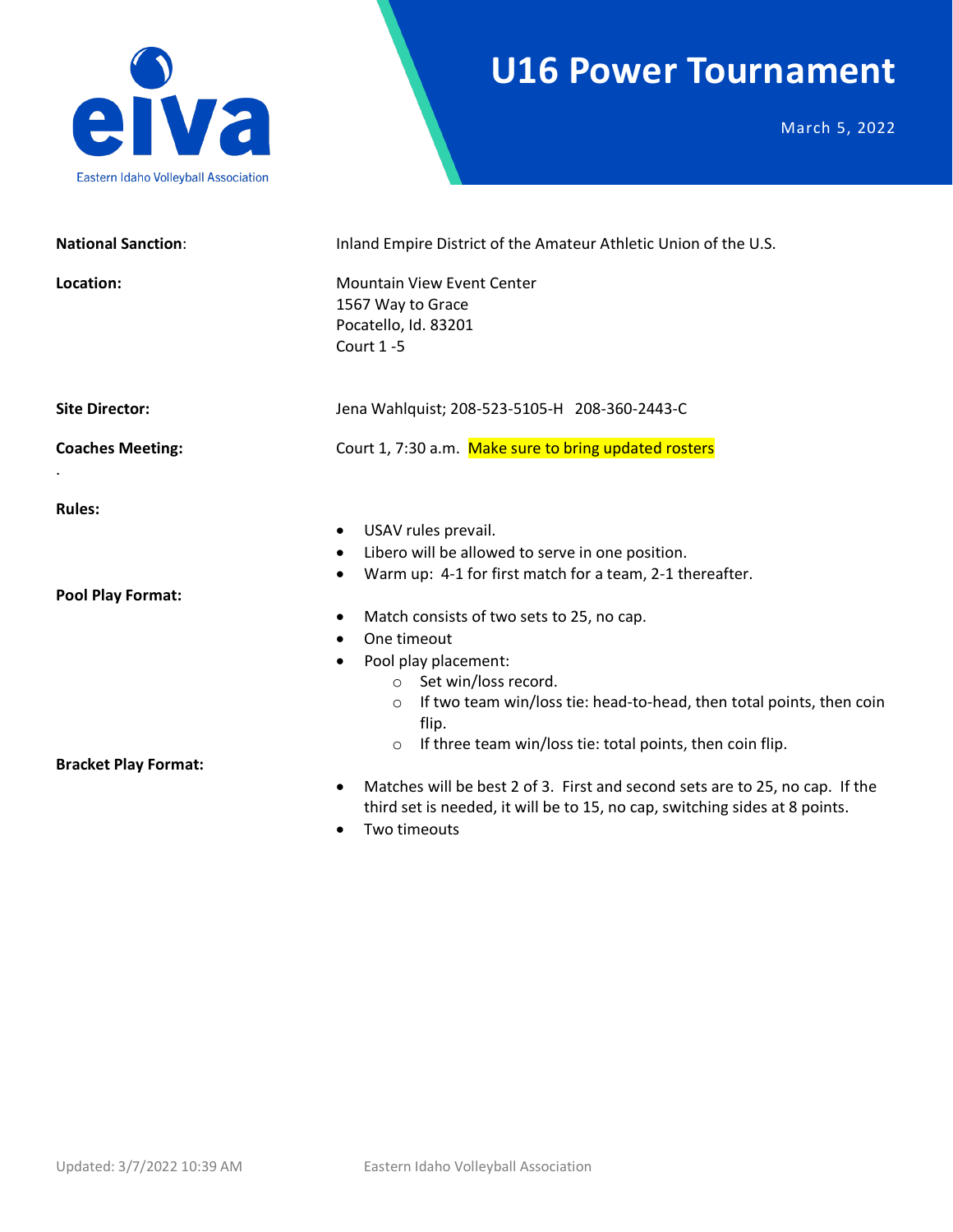# **Pools, Saturday 8 AM**

| Pool A (Court 1)<br>MEC Court 1 | Pool B (Court 2)<br>MEC Court 2        | Pool C (Court 3)<br>MEC Court 3 |
|---------------------------------|----------------------------------------|---------------------------------|
| <b>Idaho Force</b>              | <b>Bonneville 16 Maely</b>             | SIVA 16 Gray                    |
| <b>ID Peak 16 Lyndzi</b>        | <b>Burley Club Volleyball</b>          | <b>ID Peak 16 Kiarra</b>        |
| <b>SRVBC Mathews</b>            | <b>EIVC 16 Kennedy Jamie</b>           | <b>IMUA Jessie</b>              |
| Grizz 16 Kristi                 | Grizz 16 Bryn                          | <b>Pocatello Elite 16</b>       |
| Pool D (Court 4)<br>MEC Court 4 | Pool E (Court 5)<br><b>MEC Court 5</b> |                                 |
| <b>Club UV Crystal</b>          | <b>ID Peak 16 Matt</b>                 |                                 |
| <b>IMUA Sam</b>                 | <b>Butte U16 White</b>                 |                                 |
| <b>Butte u16 Black</b>          | <b>South Fremont U16 Kenzie</b>        |                                 |
| <b>3C Volleyball</b>            | <b>Crow Creek Jackdaws</b>             |                                 |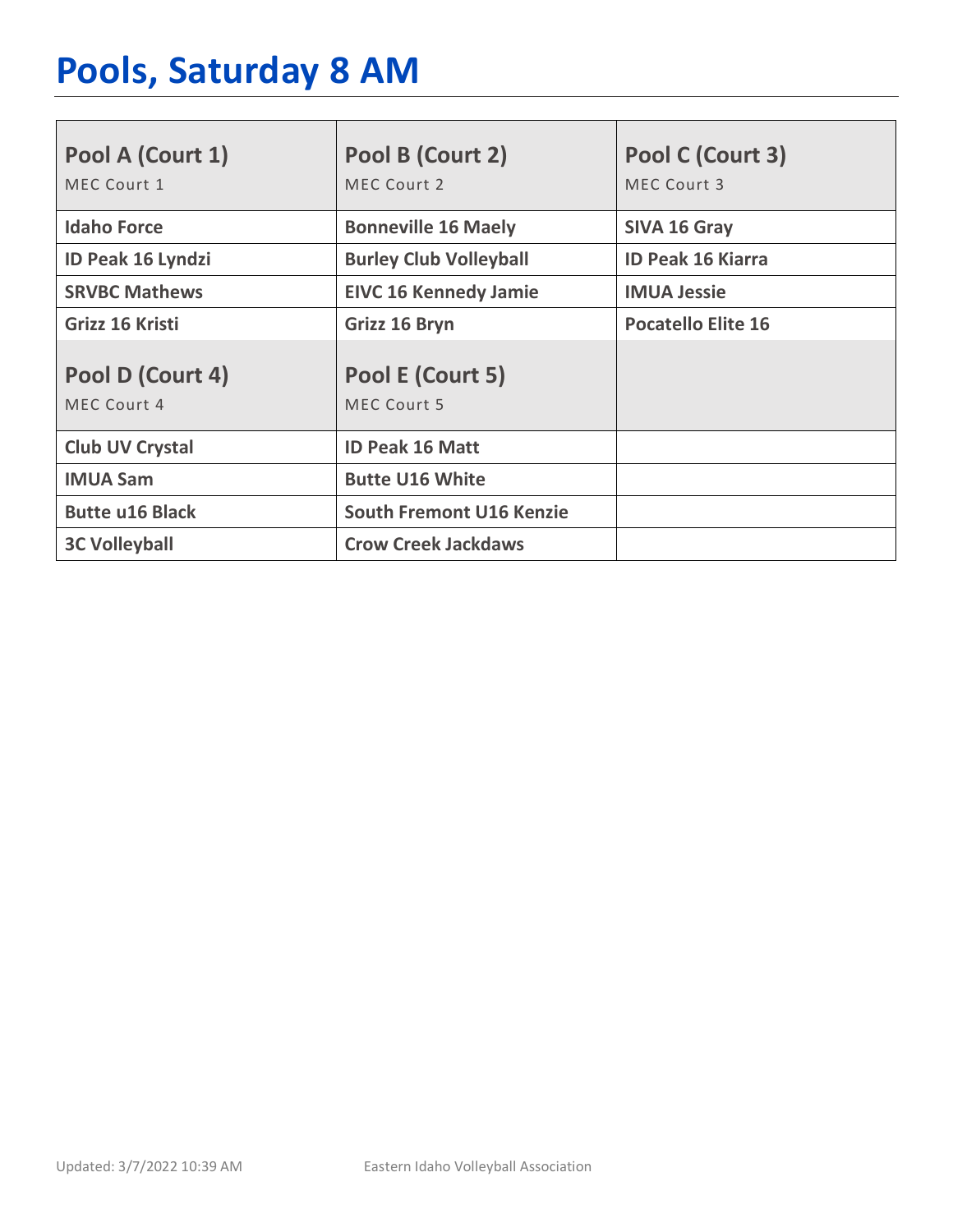## **Pool Play, 4 Teams**

*Matches consist of two sets to 25, no cap.*

*Pool place is determined by win/loss record. In the event a two-team tiebreaker is needed, use head-to-head result, then total point differentials, then a coin flip. In the event a three-team tiebreaker is needed, use total point differentials, then a coin flip.*

*Point differential is the point difference in a set score between two teams. For example, if team 1 wins a set over team 3 by a score of 25-20, record +5 for team 1 and -5 for team 3. At the end of pool play, sum the point differentials for each team to get a total point differential amount.* 

|        | <b>Team Name</b> | <b>Wins</b> | <b>Losses</b> | <b>Point Differentials</b> | <b>Total</b> | Place |
|--------|------------------|-------------|---------------|----------------------------|--------------|-------|
| Team 1 |                  |             |               |                            |              |       |
| Team 2 |                  |             |               |                            |              |       |
| Team 3 |                  |             |               |                            |              |       |
| Team 4 |                  |             |               |                            |              |       |

|                                        | Match $2 \times 4(1)$ Scores:              |
|----------------------------------------|--------------------------------------------|
|                                        |                                            |
|                                        | Match $4 \quad 2 \text{ vs } 3(1)$ Scores: |
| Match 5 $3$ vs 4 (2) Scores:           |                                            |
| Match $6 \t1 \text{ vs } 2(4)$ Scores: |                                            |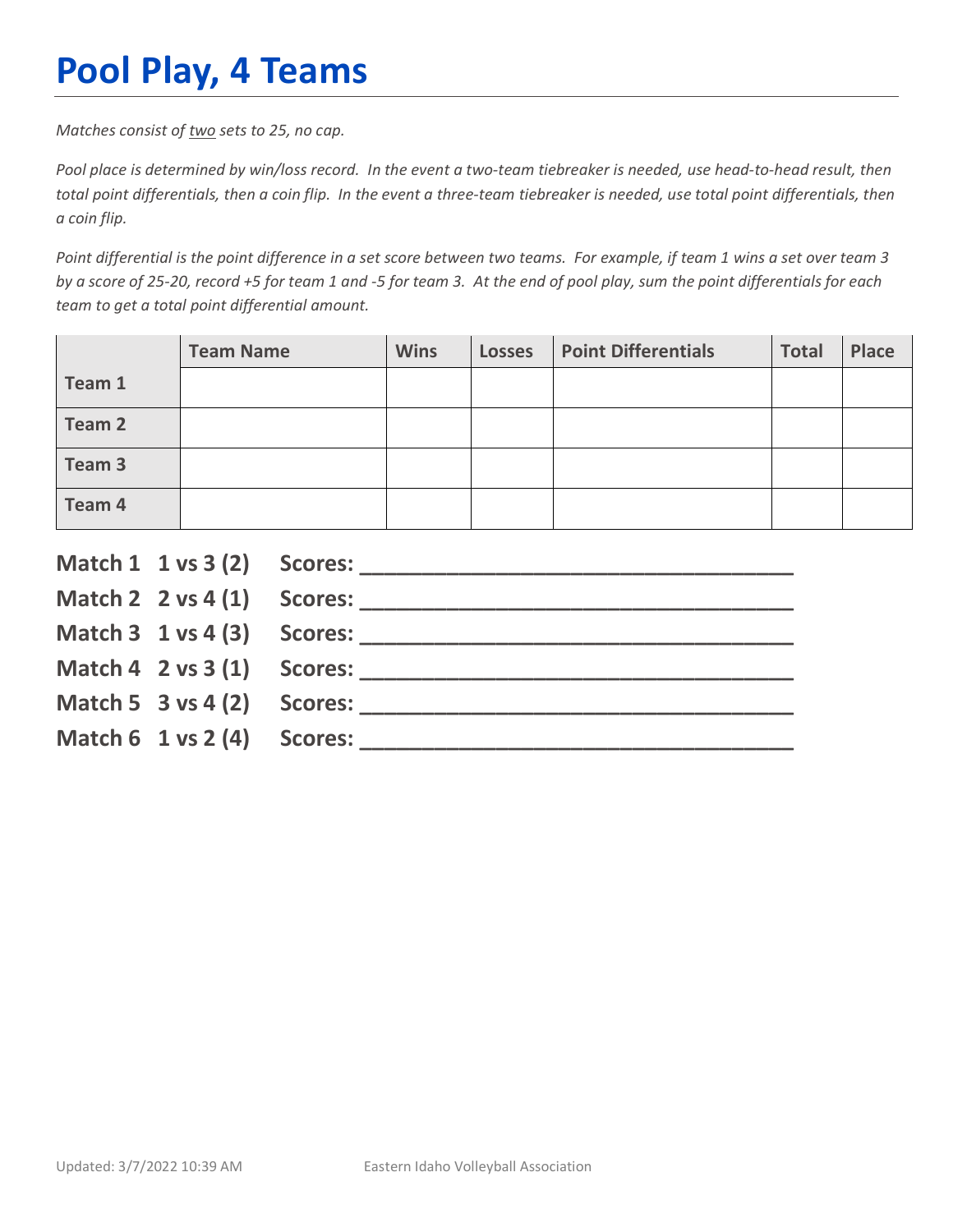## **Pool Play, 3 Teams**

*Matches consist of three sets to 25, no cap.*

*Pool place is determined by win/loss record. In the event a two-team tiebreaker is needed, use head-to-head result, then total point differentials, then a coin flip. In the event a three-team tiebreaker is needed, use total point differentials, then a coin flip.*

*Point differential is the point difference in a set score between two teams. For example, if team 1 wins a set over team 3 by a score of 25-20, record +5 for team 1 and -5 for team 3. At the end of pool play, sum the point differentials for each team to get a total point differential amount.* 

|        | <b>Team Name</b> | <b>Wins</b> | <b>Losses</b> | <b>Point Differentials</b> | <b>Total</b> | Place |
|--------|------------------|-------------|---------------|----------------------------|--------------|-------|
| Team 1 |                  |             |               |                            |              |       |
| Team 2 |                  |             |               |                            |              |       |
| Team 3 |                  |             |               |                            |              |       |

| Match 1 1 vs 3 (2) Scores:             |  |
|----------------------------------------|--|
| Match 2 $2 \text{ vs } 3(1)$ Scores:   |  |
| Match $3 \t1 \text{ vs } 2(3)$ Scores: |  |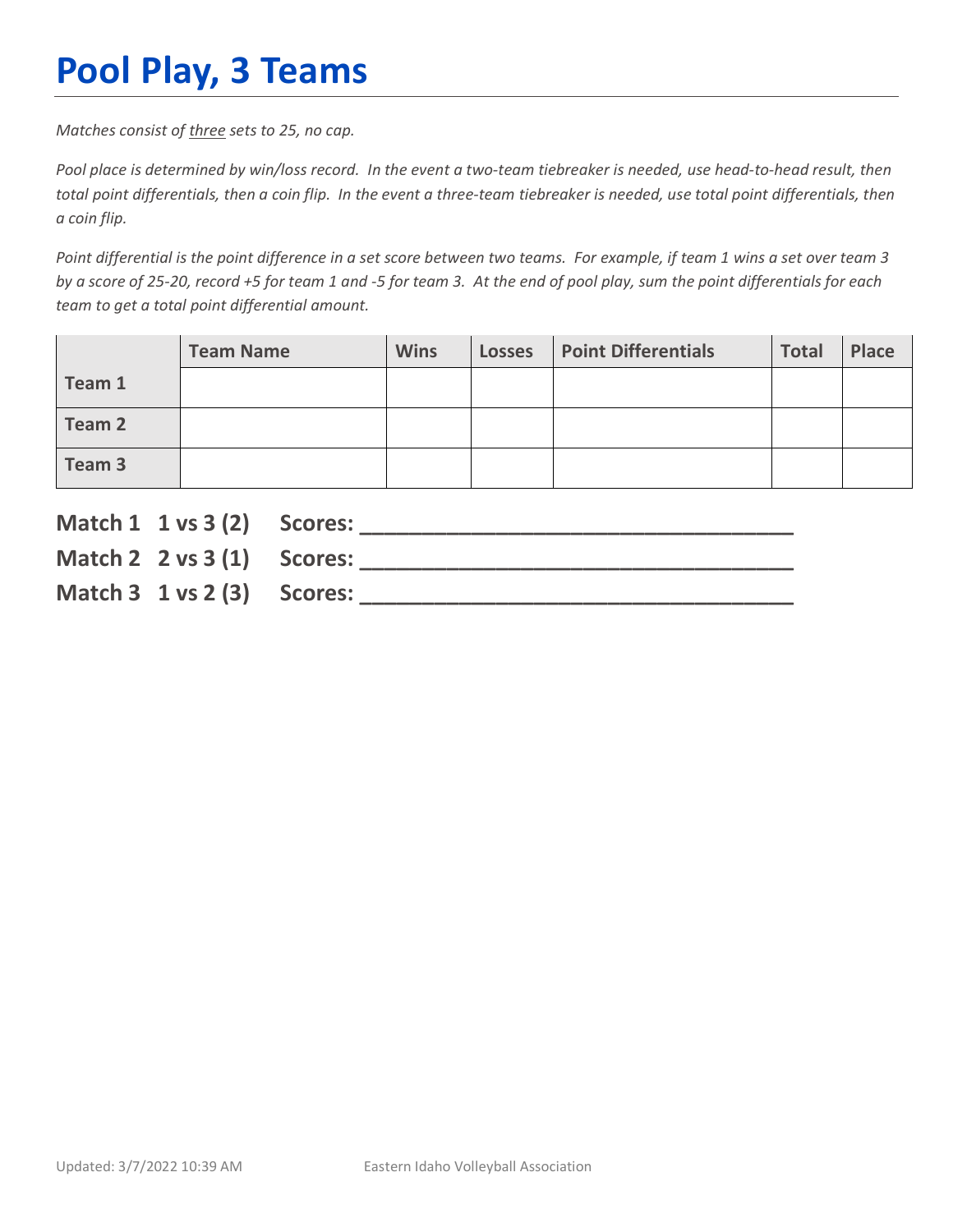## **Bracket Seeding**

*Teams are seeded by their pool place and number of pool play wins. When a tiebreaker is needed, use total point differentials, then a coin flip*

#### **1st Place Teams**

| Pool         | <b>Team Name</b> | <b>Total Points</b> | Seeding (1-5) |
|--------------|------------------|---------------------|---------------|
| $\mathsf{A}$ |                  |                     |               |
| B            |                  |                     |               |
|              |                  |                     |               |
| D            |                  |                     |               |
|              |                  |                     |               |

### **2nd Place Teams**

| Pool         | <b>Team Name</b> | <b>Total Points</b> | Seeding (6-10) |
|--------------|------------------|---------------------|----------------|
| $\mathsf{A}$ |                  |                     |                |
| В            |                  |                     |                |
|              |                  |                     |                |
|              |                  |                     |                |
|              |                  |                     |                |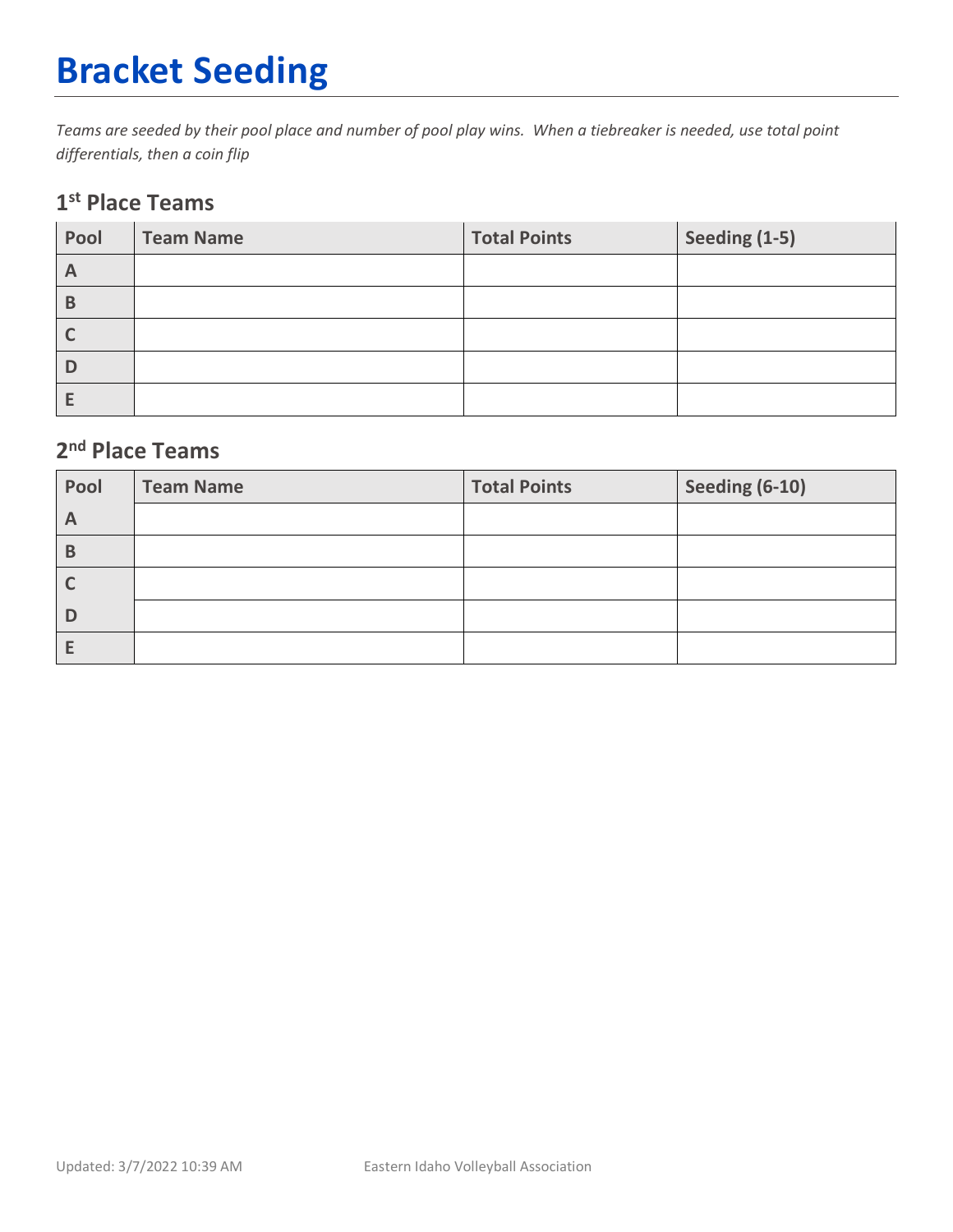## **Bracket Seeding**

### **3rd Place Teams**

| Pool | <b>Team Name</b> | <b>Total Points</b> | <b>Seeding (11-15)</b> |
|------|------------------|---------------------|------------------------|
| A    |                  |                     |                        |
| B    |                  |                     |                        |
|      |                  |                     |                        |
| D    |                  |                     |                        |
|      |                  |                     |                        |

#### **4th Place Teams**

| Pool         | <b>Team Name</b> | <b>Total Points</b> | <b>Seeding (16-20)</b> |
|--------------|------------------|---------------------|------------------------|
| $\mathsf{A}$ |                  |                     |                        |
| B            |                  |                     |                        |
|              |                  |                     |                        |
|              |                  |                     |                        |
|              |                  |                     |                        |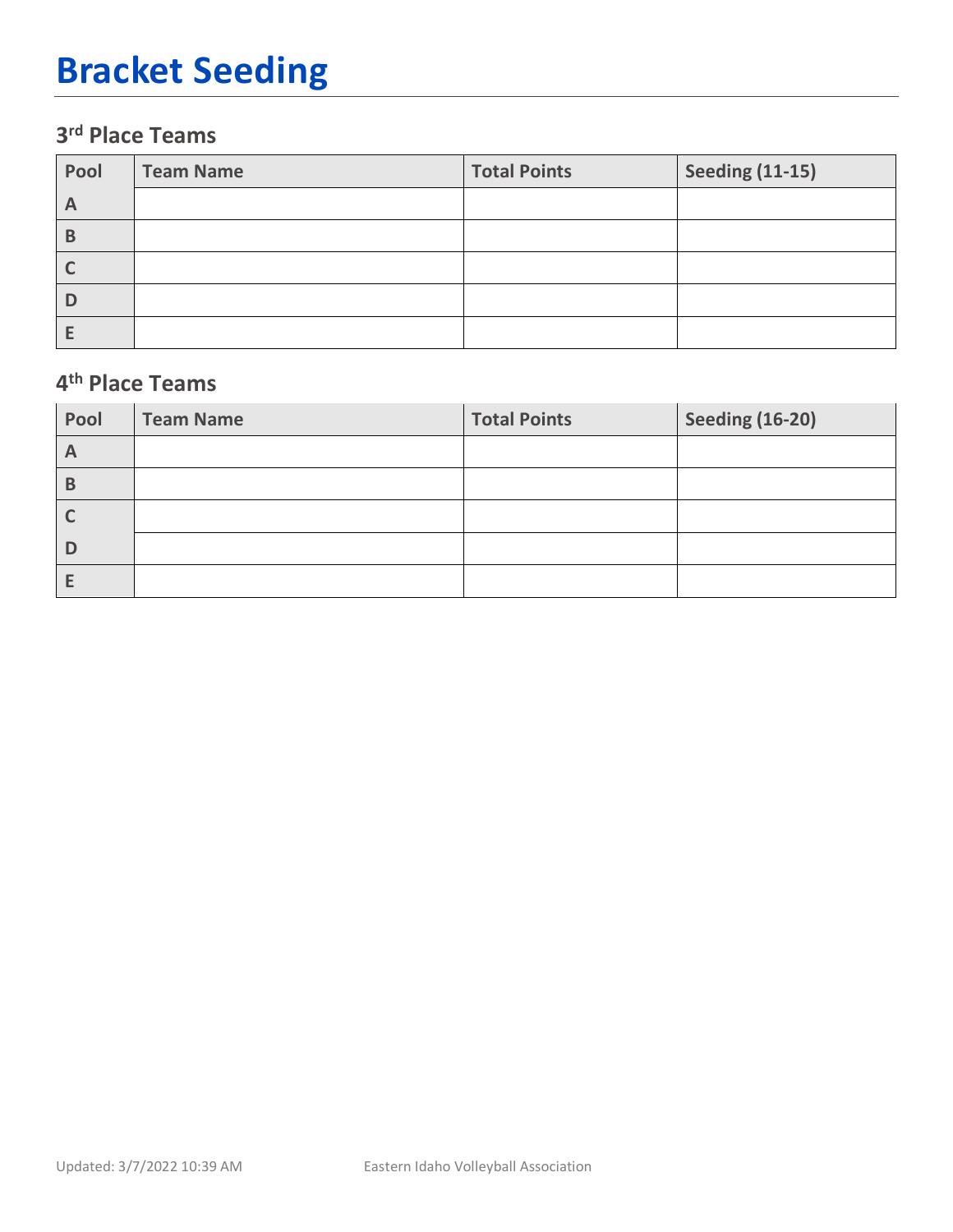### **Gold Bracket Championship**

#### **MEC Court 1 & 2**

| (1) ID Peak 16 Matt        |                     |                      |                   |
|----------------------------|---------------------|----------------------|-------------------|
| Match 1, Ct. 1             | ID Peak 16 Matt     |                      |                   |
| Ref: 5                     |                     |                      |                   |
| 25-23, 25-15               |                     |                      |                   |
| (8) Burley Club Volleyball |                     |                      |                   |
|                            | Match 5, Ct. 1      | ID Peak 16 Matt      |                   |
|                            | Ref: Loser Match 3  |                      |                   |
| (4) Idaho Force            | 25-19, 22-25, 15-12 |                      |                   |
| Match 3, Ct. 1             | <b>Idaho Force</b>  |                      |                   |
| Ref: Loser Match 1         |                     |                      |                   |
| 25-11, 25-22               |                     |                      |                   |
| (5) Bonneville 16 Maely    |                     |                      |                   |
|                            |                     | Match 7, Ct. 1       | ID Peak 16 Kiarra |
|                            |                     | Ref: Loser Match 5/6 |                   |
| (3) Butte U16 Black        |                     | 25-16, 25-20         |                   |
| Match 4, Ct. 2             | ID Peak 16 Lyndzi   |                      |                   |
| Ref: Loser Match 2         |                     |                      |                   |
| 22-25, 23-25               |                     |                      |                   |
| (6) ID Peak 16 Lyndzi      |                     |                      |                   |
|                            | Match 6, Ct. 2      | ID Peak 16 Kiarra    |                   |
|                            | Ref: Loser Match 4  |                      |                   |
| (2) ID Peak 16 Kiarra      | $20 - 25, 15 - 25$  |                      |                   |
| Match 2, Ct. 2             | ID Peak 16 Kiarra   |                      |                   |
| Ref: 6                     |                     |                      |                   |
| $25 - 17, 25 - 14$         |                     |                      |                   |
|                            |                     |                      |                   |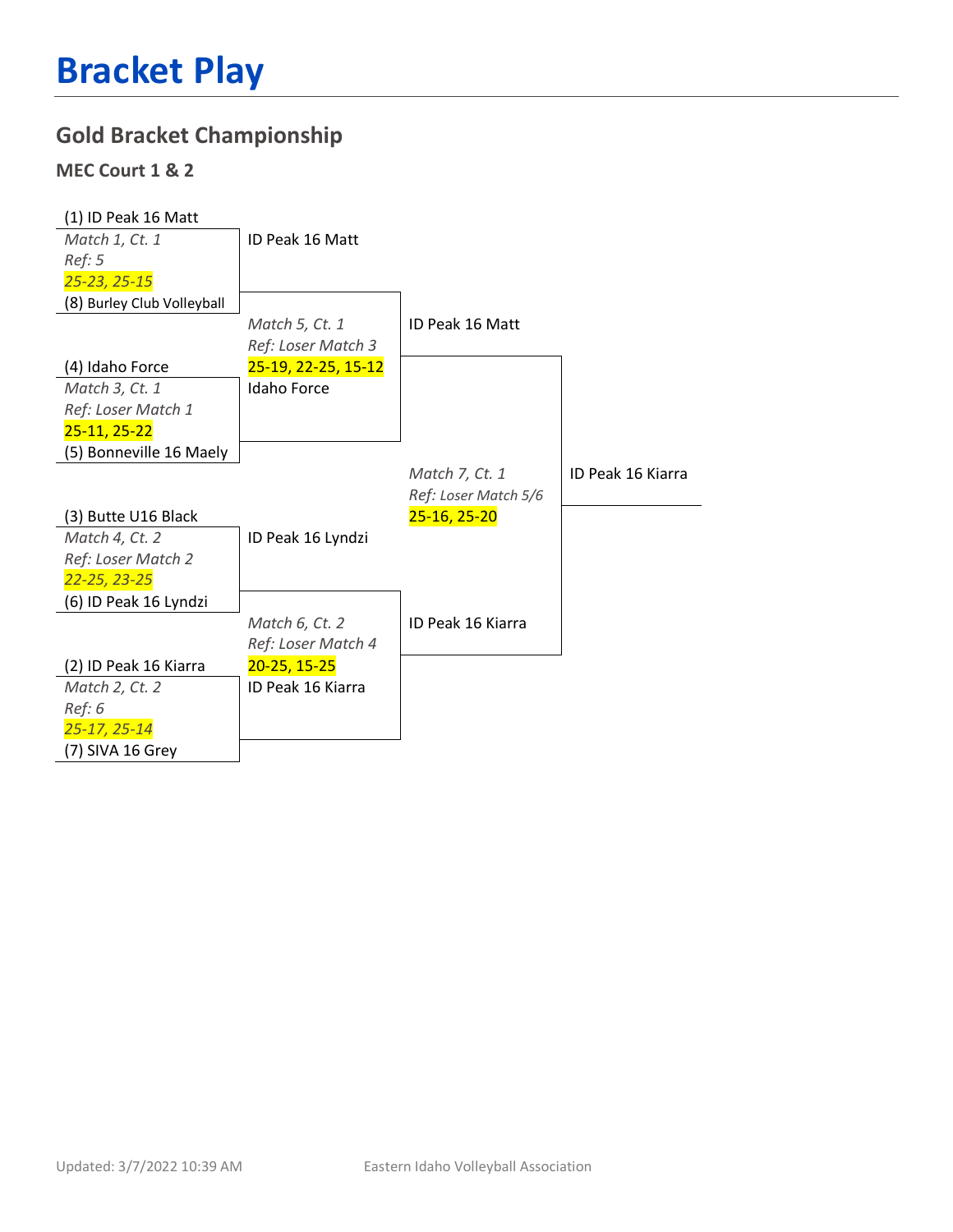### **Silver Bracket Championship**

#### **MEC Court 3 & 4**

| (9) IMUA Sam               |                       |                       |                 |
|----------------------------|-----------------------|-----------------------|-----------------|
| Match 1, Ct. 3             |                       |                       |                 |
| Ref: 13                    |                       |                       |                 |
| 25-17, 25-13               | <b>IMUA Sam</b>       |                       |                 |
| (16) Club UV Crystal       |                       |                       |                 |
|                            | Match 5, Ct. 3        | 3C Volleyball         |                 |
|                            | Ref: Loser Match 3    |                       |                 |
|                            | 19-25, 19-25          |                       |                 |
| (12) 3C Volleyball         |                       |                       |                 |
| Match 3, Ct. 3             |                       |                       |                 |
| Ref: Loser Match 1         |                       |                       |                 |
| 25-12, 26-24               | 3C Volleyball         |                       |                 |
| (13) SRVCB Matthews        |                       |                       |                 |
|                            |                       | Match 7, Ct. 3        | EIVC 16 Kennedy |
|                            |                       | Ref: Loser Match 5/6  | Jamie           |
| (11) EIVC 16 Kennedy Jamie |                       | 20-25, 11-25          |                 |
| Match 4, Ct. 4             | EIVC 16 Kennedy Jamie |                       |                 |
| Ref: Loser Match 2         |                       |                       |                 |
| 25-14, 24-26, 16-14        |                       |                       |                 |
| (14)South Fremont 16       |                       |                       |                 |
| Kenzie                     |                       |                       |                 |
|                            | Match 6, Ct. 4        | EIVC 16 Kennedy Jamie |                 |
|                            | Ref: Loser Match 4    |                       |                 |
| (10) Crow Creek            | 25-18, 25-18          |                       |                 |
| Jackdaws                   |                       |                       |                 |
| Match 2, Ct. 4             | Crow Creek            |                       |                 |
| Ref: 14                    | Jackdaws              |                       |                 |
| 25-16, 25-16               |                       |                       |                 |
| (15) IMUA Jessie           |                       |                       |                 |